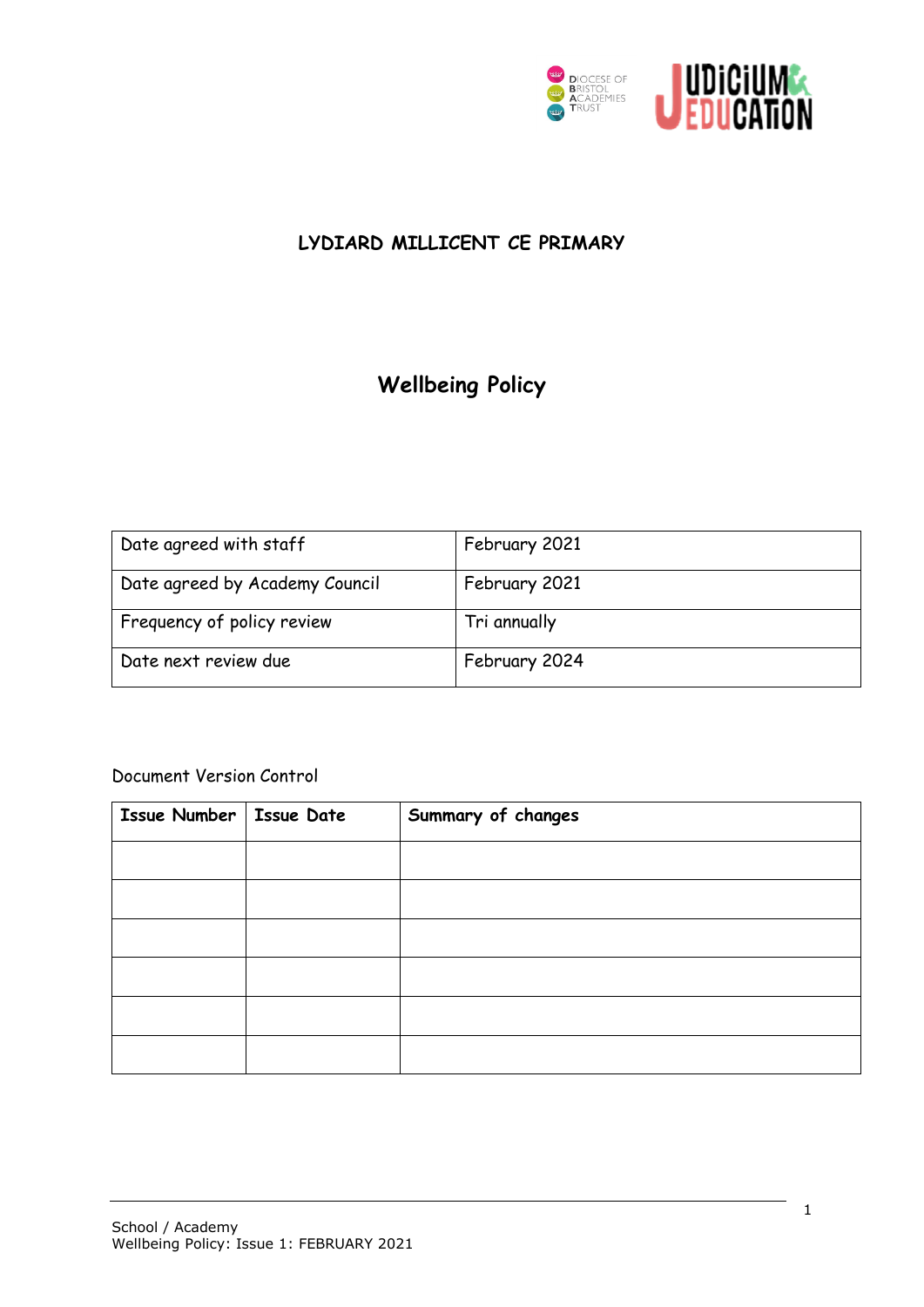

## **DIOCESE OF BRISTOL ACADEMIES TRUST**

# **WELLBEING POLICY**

**Lydiard Millicent CE Primary The Butts Lydiard Millicent Wiltshire SN5 3LR**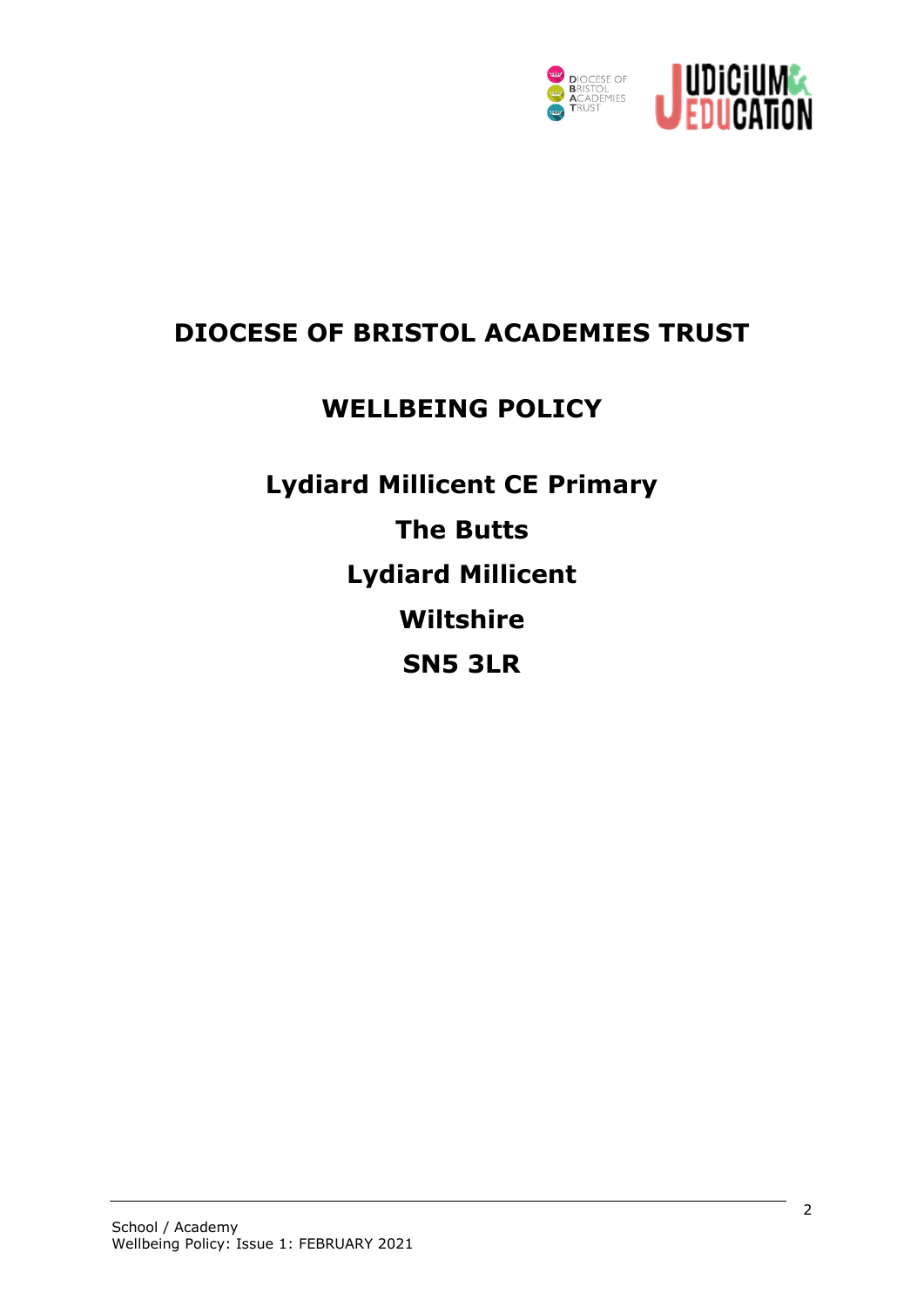

### **CONTENTS**

| Introduction                  | 3 |
|-------------------------------|---|
| Definition of stress          | 3 |
| Schools obligations           | 4 |
| Who is covered by the policy  | 4 |
| Scope and purpose             | 4 |
| Sources of support            | 6 |
| Resolving cases of stress     | 6 |
| Absence due to stress         | 7 |
| Confidentiality               | 7 |
| Staff Acknowledgement section | 7 |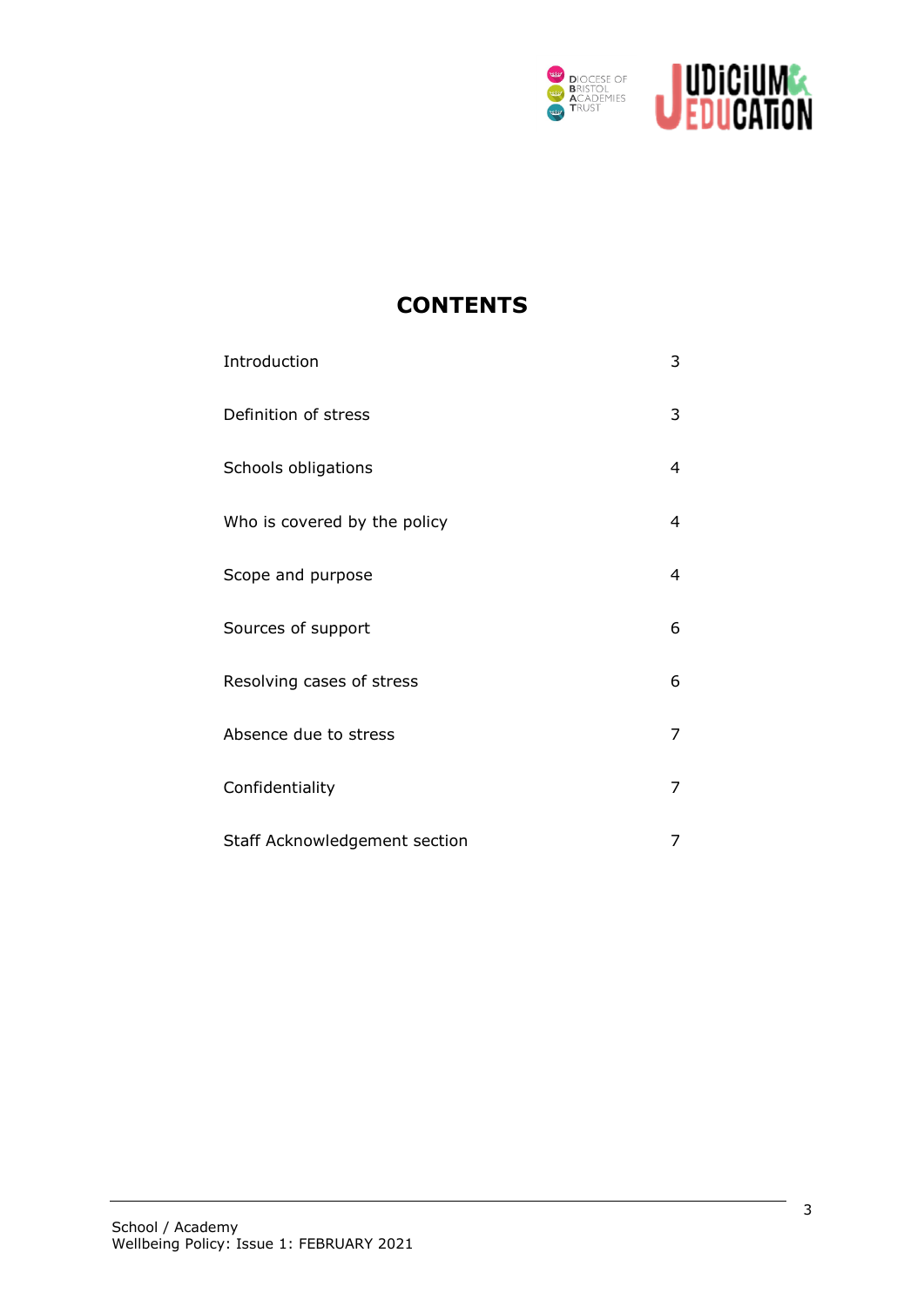

#### **Introduction**

This policy applies to employees of the School<sup>1</sup> only. It does not form part of any employee's terms and conditions of employment and is not intended to have any contractual effect. The School reserves the right to amend this policy at any time.

The School is committed to protecting the health, safety and well-being and of all those who work for us and endeavour to maintain a working environment in which everyone treats one another with dignity and respect and is able to co-operate with and trust their colleagues.

The School recognises that, whatever its source, stress can be a health and safety issue in the workplace and acknowledges the importance of a supportive environment and working culture and of identifying and reducing workplace stressors.

The School is committed to a programme of action to make this policy effective and to bring it to everyone's attention. However, this policy can only be effective if everyone cooperates to achieve its aims.

#### **What is stress – A Definition?**

Stress is the adverse reaction experienced in response to excessive pressures or demands. Stress is not an illness but, sustained over a period of time, it can lead to mental and/or physical illness.

There is an important distinction between working under pressure and experiencing stress. Certain levels of pressure are acceptable and normal in every job. They can improve performance, enable individuals to meet their full potential and provide a sense of achievement and job satisfaction. However, when pressure becomes excessive it produces stress.

**.** 

 $1$  The term 'school' may be defined as 'school' or 'academy' as designated by Department for Education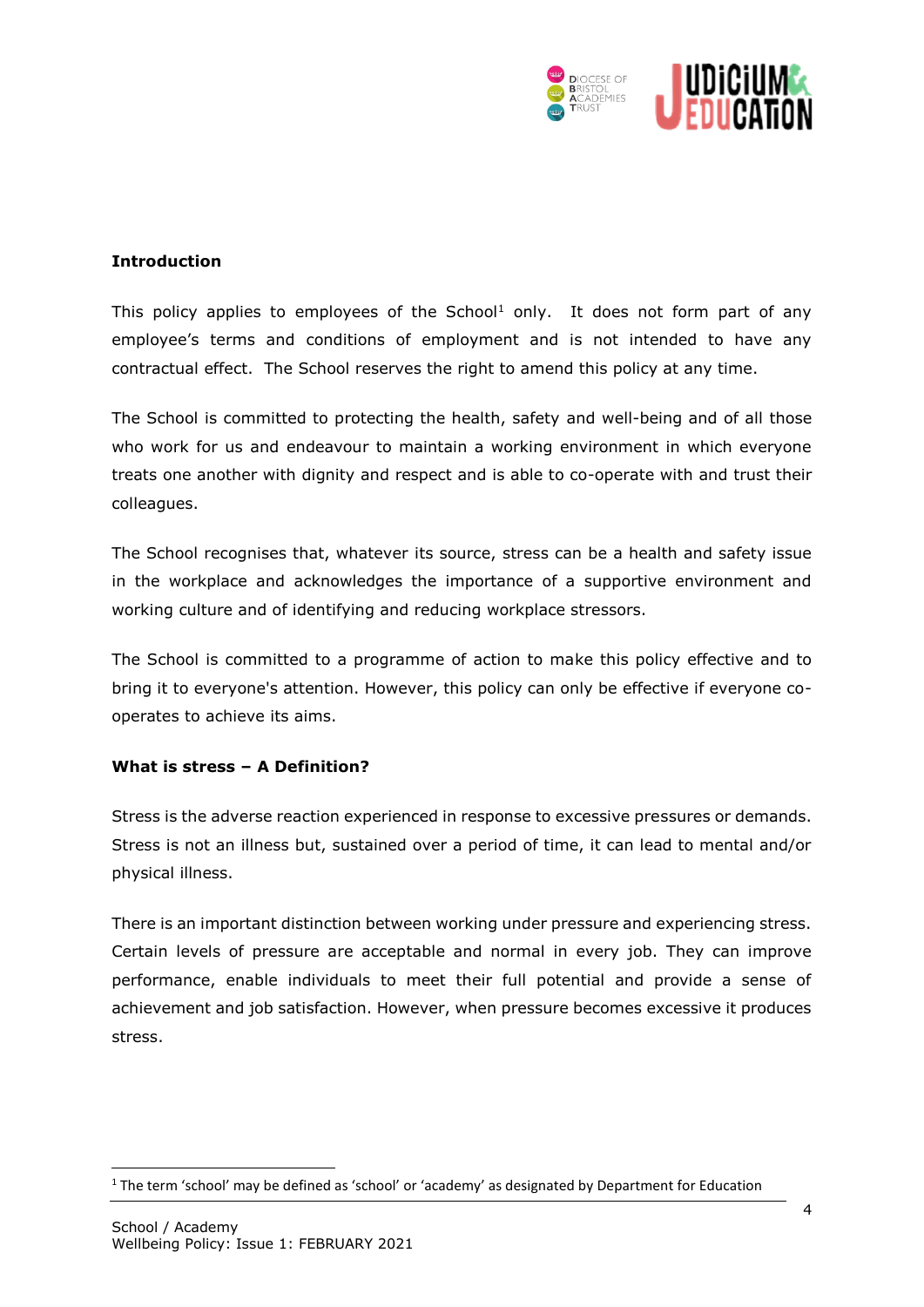

Pressures outside the workplace (whether the result of unexpected or traumatic events such as accidents, illness, bereavement, family breakdown or financial worries) can result in stress. They can also compound normal workplace pressures.

The School recognises that what triggers stress, and the capacity to deal with stress, varies from person to person. Individuals react to similar situations in different ways.

#### **The School's obligations**

The School has a legal duty to take reasonable care to ensure that your health is not put at risk by excessive pressures or demands arising from the way work is organised.

This policy takes account of our obligations under the Health and Safety at Work etc Act 1974, Management of Health and Safety at Work Regulations 1999, Employment Rights Act 1996, Protection from Harassment Act 1997, Working Time Regulations 1998 and the Equality Act 2010.

#### **Who is covered by the policy?**

This policy covers all individuals working at all levels and grades, including Headteachers<sup>2</sup>, Heads of Department, members of the Senior Leadership Group, employees, consultants, contractors, trainees, home-workers, part-time and fixed-term employees, casual and agency staff (collectively referred to as "Staff" in this policy).

This policy does not form part of any employee's contract of employment and it may be amended at any time.

#### **Scope and purpose of the policy**

The School is committed to identifying, tackling and preventing the causes of work-related stress and to providing appropriate support and consideration to Staff suffering from stress, on a confidential basis where appropriate including:

- Promoting a culture of open communication, participation and encouragement;
- Through training, effective planning and allocation of workloads and ensuring feedback is provided on performance, we want Staff to develop their skills and

**.** 

<sup>&</sup>lt;sup>2</sup> The term Headteacher throughout this document also denotes Principal, Executive Headteacher or Headteacher of a group of Academies.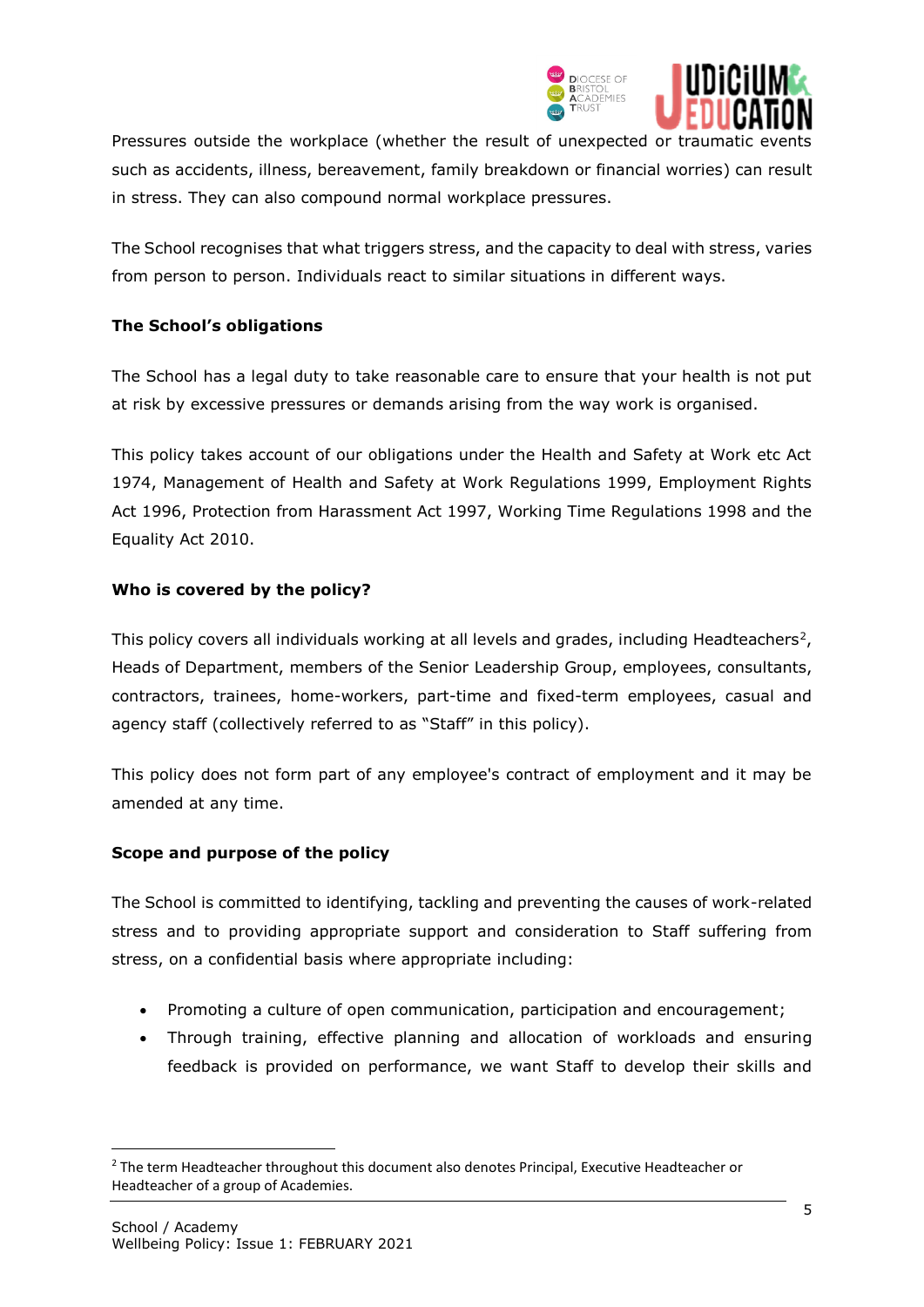

confidence and to feel able to raise any concerns they have about their work or working environment;

- Using Staff development, Staff support systems and policies reflecting current good practice to help Staff understand and recognise the causes of stress and to address work-related stress and the impact of external stressors at work;
- Providing a workplace free from harassment, bullying and victimisation;
- Addressing violence, aggression and other forms of inappropriate behaviour through disciplinary action;
- Ensuring risk assessments include or specifically address workplace stress;
- Maintaining an appraisal process to ensure the suitability of workloads, supported by a capability procedure;
- Facilitating requests for flexible working where reasonably practicable in accordance with our Flexible Working Policy;
- Following comprehensive change management procedures;
- Providing support and services, such as occupational health, for Staff affected by or absent by reason of stress.

Recognition of stress as a genuine problem requires management support and action. Those working at management and supervisory level have a specific responsibility to:

- Participate in the culture of open communication and encouragement;
- ensure that the Staff they manage receive training;
- effectively plan and allocate workloads and provide feedback on performance;
- Monitor workloads and reallocate work where necessary;
- Ensure that the Staff they manage understand the standards of behaviour expected of them and others and act on behaviour that falls below those standards.

To facilitate this process, your Line Manager or the Headteacher will be given training on best practice and are encouraged to seek advice from the Headteacher on how to recognise stress in the Staff that they manage in the first instance.

However, all members of Staff are responsible for the success of this policy and must ensure that they:

- Familiarise themselves with the policy and act in accordance with its aims and objectives;
- Plan and organise their work to meet personal and organisational objectives;
- Speak to their Line Manager or the Headteacher if they experience or are aware of a situation that may lead to a stress problem.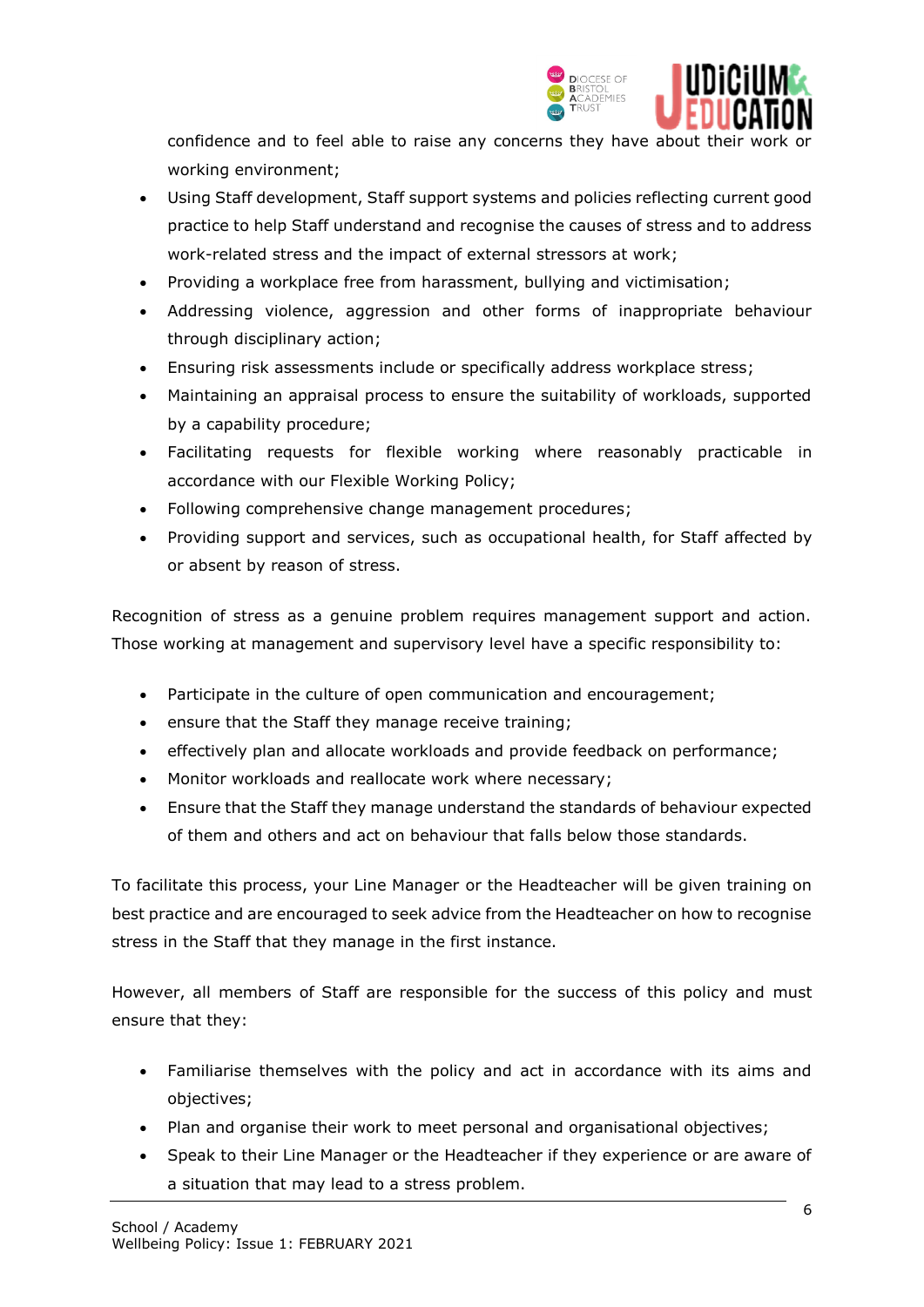

J Co-operate with support, advice and guidance they may be offered by their Line Manager or the Headteacher.

The Head-teacher will have responsibility for informing all Staff of this policy and their role in its implementation.

#### **Sources of support**

The School is able to assist Staff who may be suffering from stress in the following ways:

- Training on stress management. We can run training sessions and/or workshops from time to time to assist Staff in recognising and coping with stress.
- Confidential wellbeing support/stress management advice is available through our absence insurance company, Schools Advisory Service. All staff are made aware of this provision.

Line Managers should support Staff suffering from stress.

#### **Resolving cases of stress at work**

If you believe you are suffering from stress you should discuss this with your Line Manager. If you feel unable to do so you should contact the Headteacher or a member of the School's Senior Leadership Group.

Once an issue affecting your health comes to the attention of one of the above, steps will be taken by the School to address that issue. Those steps may include any of the following:

- A workload review, reallocation of work, monitoring of future workload or possible redeployment;
- Where appropriate, investigation under our Disciplinary and/or Grievance policies and procedures;
- Referral for medical advice and/or a medical report to be provided by the Occupational Health Department or our medical advisers and or the GP (and any medical specialist) treating the member of staff concerned;
- If you are on sickness absence, discussion of an appropriate return to work programme.

The Occupational Health Department will continue to be used appropriately to help Staff overcome problems associated with work-related stress as well as other stress and the impact that has on their ability to do their duties.